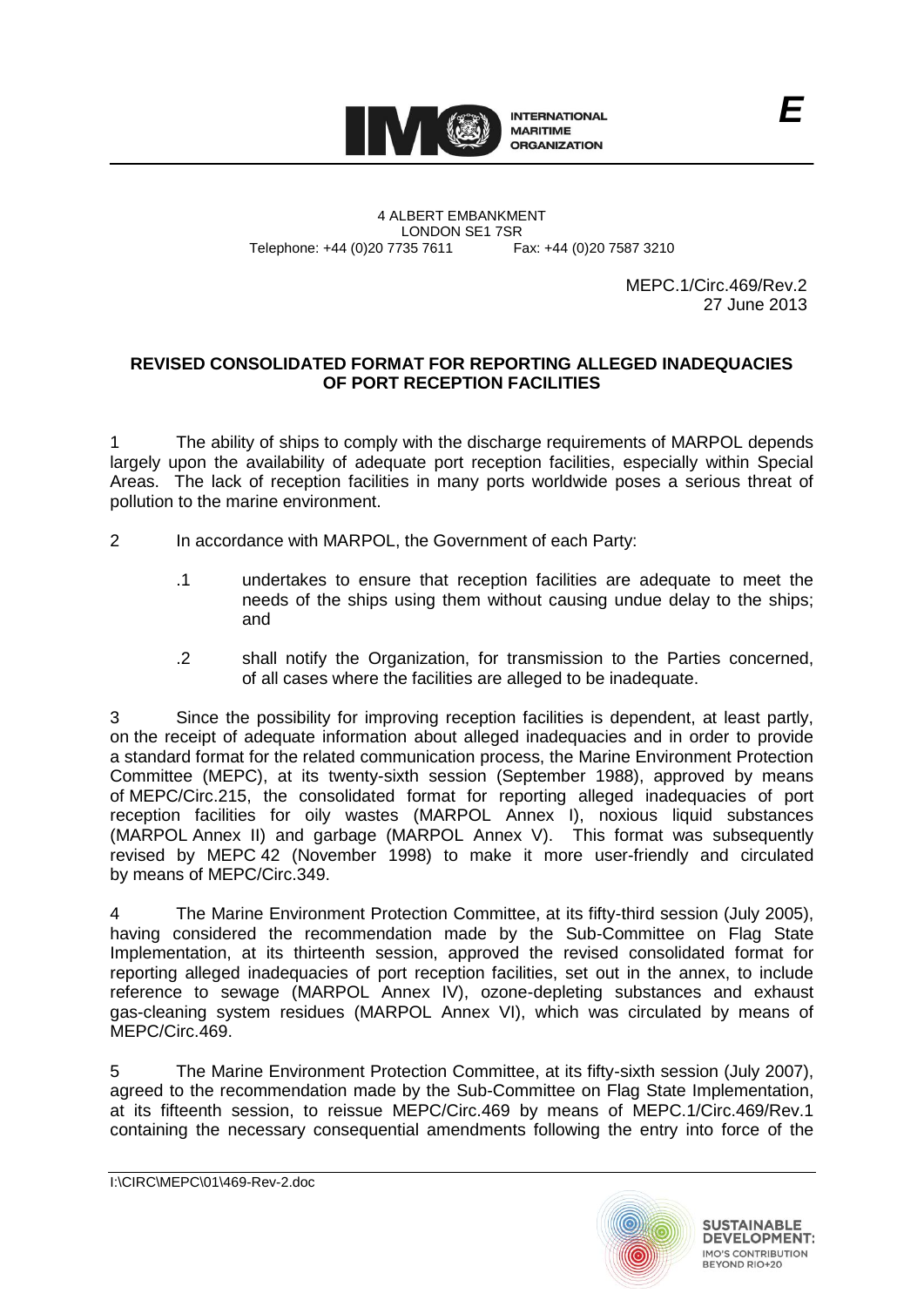revised MARPOL Annex II on 1 January 2007 and the introduction of the new NLS categories X, Y and Z.

6 At its sixty-fifth session (May 2013), the Marine Environment Protection Committee agreed to the recommendation made by the Sub-Committee on Flag State Implementation, at its twenty-first session, to reissue MEPC.1/Circ.469/Rev.1 by means of MEPC.1/Circ.469/Rev.2 containing the necessary consequential amendments following the entry into force of the revised MARPOL Annex V on 1 January 2013.

- 7 Flag States are requested to:
	- .1 distribute the revised format to ships and urge Masters to use this format to report alleged inadequacies of port reception facilities to the Administration of the flag State and, if possible, to the Authorities of the port State;
	- .2 notify IMO, for transmission to the Parties concerned, of any case where facilities are alleged to be inadequate; and
	- .3 inform the port State of the alleged inadequacies.

Notification should be made as soon as possible following the completion of the alleged inadequacies reporting format and should include a copy of the Master's report, together with any supporting documentation.

8 Port States should ensure the provision of proper arrangements to consider and respond appropriately and effectively to reports of inadequacies, informing IMO and the reporting flag State of the outcome of their investigation.

9 Shipping companies should be encouraged to include the provisions of this circular in their procedures for shipboard operations required under section 7 of the ISM Code.

10 Member Governments are invited to bring this circular to the attention of all Parties concerned.

11 This circular supersedes MEPC.1/Circ.469/Rev.1.

\*\*\*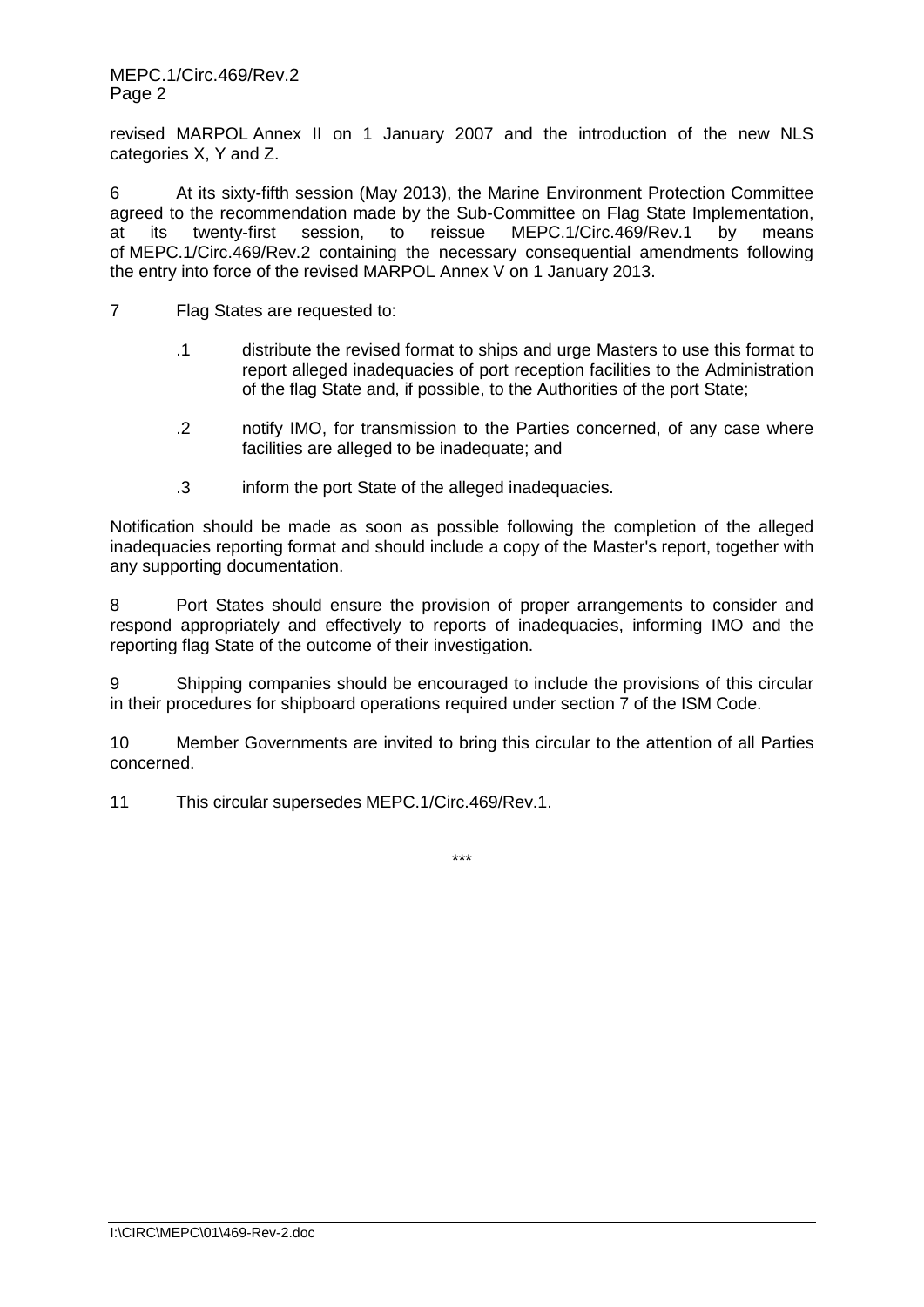## **ANNEX**

## **REVISED CONSOLIDATED FORMAT FOR REPORTING ALLEGED INADEQUACIES OF PORT RECEPTION FACILITIES<sup>1</sup>**

The master of a ship having encountered difficulties in discharging waste to reception facilities should forward the information below, together with any supporting documentation, to the Administration of the flag State and, if possible, to the competent Authorities in the port State. The flag State shall notify IMO and the port State of the occurrence. The port State should consider the report and respond appropriately informing IMO and the reporting flag State of the outcome of its investigation.

| $\mathbf 1$  | <b>SHIP'S PARTICULARS</b>                                    |                                      |                                                                                                                         |
|--------------|--------------------------------------------------------------|--------------------------------------|-------------------------------------------------------------------------------------------------------------------------|
| 1.1          | Name of ship:                                                |                                      |                                                                                                                         |
| 1.2          | Owner or operator:                                           |                                      | <u> 1989 - Johann John Stone, mars eta bat eta bat eta bat eta bat eta bat eta bat eta bat eta bat eta bat eta b</u>    |
| 1.3          | Distinctive number or letters:                               |                                      |                                                                                                                         |
| 1.4          | IMO Number <sup>2</sup> :                                    |                                      |                                                                                                                         |
| 1.5          | Gross tonnage:                                               |                                      |                                                                                                                         |
| 1.6          | Port of registry:                                            |                                      | <u> 1980 - Johann John Stone, mars eta bat eta bat erroman erroman erroman erroman erroman erroman erroman erroman </u> |
| 1.7          | Flag State <sup>3</sup> :                                    |                                      |                                                                                                                         |
| 1.8          | Type of ship:                                                |                                      |                                                                                                                         |
|              | $\Box$ Oil tanker                                            | $\Box$ Chemical tanker               | $\Box$ Bulk carrier                                                                                                     |
|              | $\Box$ Other cargo ship                                      |                                      | □ Passenger ship □ Other (specify) __________                                                                           |
| $\mathbf{2}$ | <b>PORT PARTICULARS</b>                                      |                                      |                                                                                                                         |
| 2.1          | Country:                                                     |                                      | <u> 1989 - Johann John Harry Barn, mars and deutscher Stadt and der Stadt and deutsche Einstein and der Stadt an</u>    |
| 2.2          | Name of port or area:                                        |                                      |                                                                                                                         |
| 2.3          | Location/terminal name:                                      |                                      | <u> 1989 - Jan James James Jan James James James James James James James James James James James James James Jam</u>    |
|              | (e.g. berth/terminal/jetty)                                  |                                      |                                                                                                                         |
| 2.4          | Name of company operating                                    |                                      |                                                                                                                         |
|              |                                                              |                                      |                                                                                                                         |
| 2.5          | Type of port operation:                                      |                                      |                                                                                                                         |
|              | $\Box$ Unloading port $\Box$ Loading port                    |                                      | $\Box$ Shipyard                                                                                                         |
|              |                                                              |                                      |                                                                                                                         |
| 2.6          |                                                              |                                      |                                                                                                                         |
| 2.7          | Date of occurrence: $\frac{1}{2}$ $\frac{1}{2}$ (dd/mm/yyyy) |                                      |                                                                                                                         |
| 2.8          | Date of departure:                                           | $\frac{1}{\sqrt{2}}$<br>(dd/mm/yyyy) |                                                                                                                         |

 $\frac{1}{1}$ This format was approved by the fifty-third session of the Marine Environment Protection Committee in July 2005.  $\overline{2}$ 

In accordance with the *IMO ship identification number scheme* adopted by the Organization by Assembly resolution A.600(15). 3

The name of the State whose flag the ship is entitled to fly.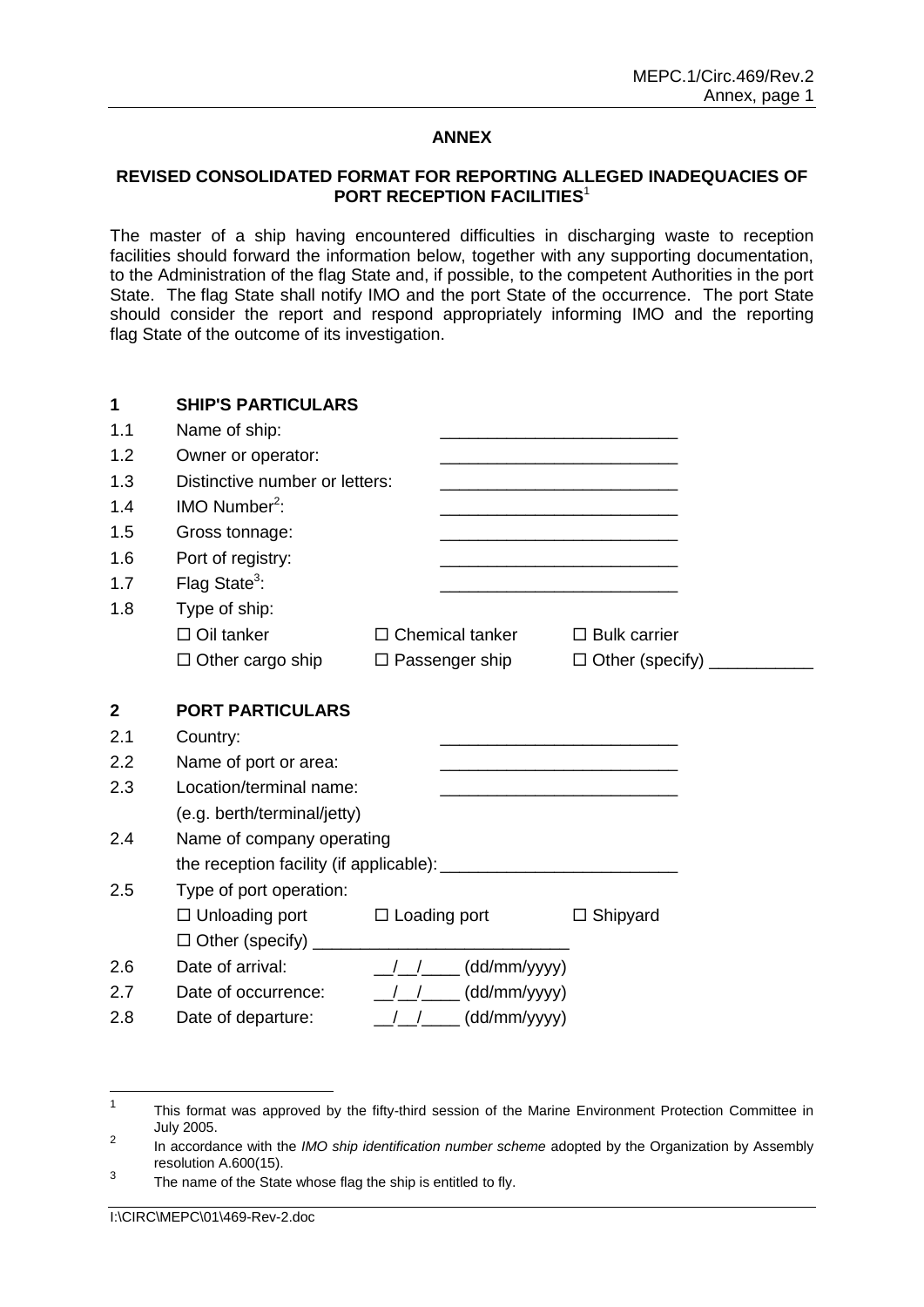## **3 INADEQUACY OF FACILITIES**<br>3.1 Type and amount of waste for **v**

Type and amount of waste for which the port reception facility was inadequate and nature of problems encountered

|                                                                                                                                          |                                                     |                                                    | <b>Problems encountered</b>                                                                                                                                                                                                                                                                         |
|------------------------------------------------------------------------------------------------------------------------------------------|-----------------------------------------------------|----------------------------------------------------|-----------------------------------------------------------------------------------------------------------------------------------------------------------------------------------------------------------------------------------------------------------------------------------------------------|
| <b>Type of waste</b>                                                                                                                     | <b>Amount for</b><br>discharge<br>(m <sup>3</sup> ) | <b>Amount not</b><br>accepted<br>(m <sup>3</sup> ) | Indicate the problems encountered by using one or<br>more of the following code letters, as appropriate.<br>No facility available<br>Α<br>B<br>Undue delay<br>С<br>Use of facility technically not possible<br>D<br>Inconvenient location<br>E<br>Vessel had to shift berth involving<br>delay/cost |
|                                                                                                                                          |                                                     |                                                    | F<br>Unreasonable charges for use of<br>facilities<br>Other (please specify in paragraph 3.2)<br>G                                                                                                                                                                                                  |
| <b>MARPOL Annex I-related</b>                                                                                                            |                                                     |                                                    |                                                                                                                                                                                                                                                                                                     |
| Type of oily waste:                                                                                                                      |                                                     |                                                    |                                                                                                                                                                                                                                                                                                     |
| Oily bilge water                                                                                                                         |                                                     |                                                    |                                                                                                                                                                                                                                                                                                     |
| Oily residues (sludge)                                                                                                                   |                                                     |                                                    |                                                                                                                                                                                                                                                                                                     |
| Oily tank washings (slops)                                                                                                               |                                                     |                                                    |                                                                                                                                                                                                                                                                                                     |
| Dirty ballast water                                                                                                                      |                                                     |                                                    |                                                                                                                                                                                                                                                                                                     |
| Scale and sludge from tank cleaning                                                                                                      |                                                     |                                                    |                                                                                                                                                                                                                                                                                                     |
| Other (please specify )                                                                                                                  |                                                     |                                                    |                                                                                                                                                                                                                                                                                                     |
| <b>MARPOL Annex II-related</b><br>Category of NLS <sup>4</sup> residue/water<br>mixture for discharge to facility from<br>tank washings: |                                                     |                                                    |                                                                                                                                                                                                                                                                                                     |
| Category X substance                                                                                                                     |                                                     |                                                    |                                                                                                                                                                                                                                                                                                     |
| Category Y substance                                                                                                                     |                                                     |                                                    |                                                                                                                                                                                                                                                                                                     |
| Category Z substance                                                                                                                     |                                                     |                                                    |                                                                                                                                                                                                                                                                                                     |
| <b>MARPOL Annex IV-related</b><br>Sewage                                                                                                 |                                                     |                                                    |                                                                                                                                                                                                                                                                                                     |
| <b>MARPOL Annex V-related</b>                                                                                                            |                                                     |                                                    |                                                                                                                                                                                                                                                                                                     |
| Type of garbage:                                                                                                                         |                                                     |                                                    |                                                                                                                                                                                                                                                                                                     |
| A. Plastics                                                                                                                              |                                                     |                                                    |                                                                                                                                                                                                                                                                                                     |
| B. Food wastes                                                                                                                           |                                                     |                                                    |                                                                                                                                                                                                                                                                                                     |
| C. Domestic wastes (e.g. paper<br>products, rags, glass, metal, bottles,<br>crockery, etc.)                                              |                                                     |                                                    |                                                                                                                                                                                                                                                                                                     |
| D. Cooking oil                                                                                                                           |                                                     |                                                    |                                                                                                                                                                                                                                                                                                     |
| E. Incinerator ashes                                                                                                                     |                                                     |                                                    |                                                                                                                                                                                                                                                                                                     |
| F. Operational wastes                                                                                                                    |                                                     |                                                    |                                                                                                                                                                                                                                                                                                     |
| G. Cargo residues                                                                                                                        |                                                     |                                                    |                                                                                                                                                                                                                                                                                                     |
| H. Animal carcass(es)                                                                                                                    |                                                     |                                                    |                                                                                                                                                                                                                                                                                                     |
| I. Fishing gear                                                                                                                          |                                                     |                                                    |                                                                                                                                                                                                                                                                                                     |
| <b>MARPOL Annex VI-related</b>                                                                                                           |                                                     |                                                    |                                                                                                                                                                                                                                                                                                     |
| Ozone-depleting substances and<br>equipment containing such<br>substances                                                                |                                                     |                                                    |                                                                                                                                                                                                                                                                                                     |
| Exhaust gas-cleaning residues                                                                                                            |                                                     |                                                    |                                                                                                                                                                                                                                                                                                     |

 $\frac{1}{4}$ Indicate, in paragraph 3.2, the proper shipping name of the NLS involved and whether the substance is designated as "solidifying" or "high viscosity" as per MARPOL Annex II, regulation 1, paragraphs 15.1 and 17.1 respectively.